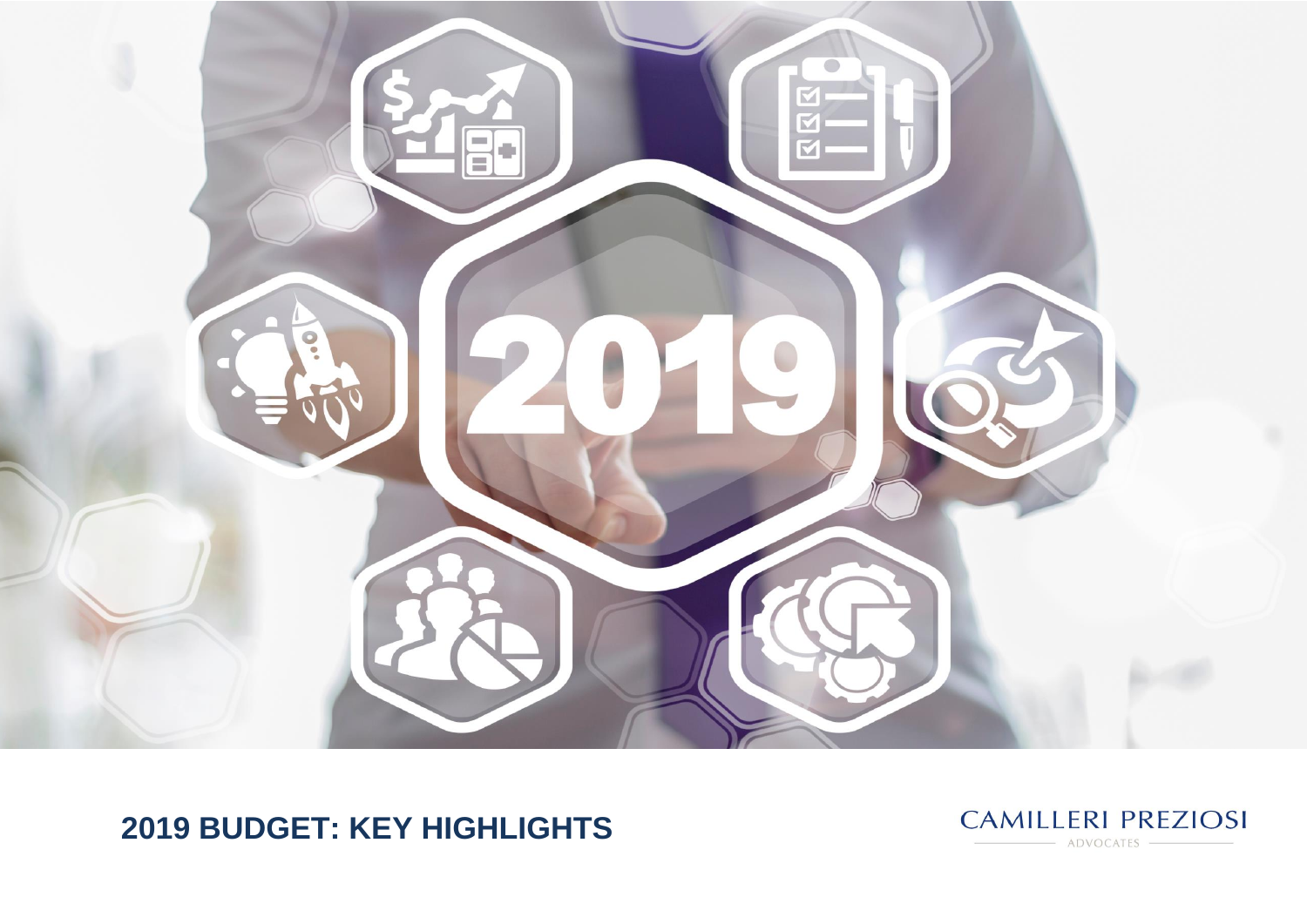Economic **Performance** 

Direct Tax

Indirect Tax

Pensioners

Immovable Property

Domestic Business and Credits

Anti Tax Avoidance

Social and Housing

Other Measures

## **OVERVIEW**

On 22 October 2018 the Budget for the 2019 legislature was presented to the Parliament of Malta.

The main focus of the Budget from a commercial perspective is the creation of increased spending power of taxpayers in Malta, the incentivising of sustainable economic growth, the investment in the expertise of the local workforce and the continued attraction of foreign direct investment.

The 2019 Budget also focuses on the further improvement of the infrastructure of the Maltese Islands, including various incentives for workers and taxpayers to choose public means of transport.

Measures have also been put forward to tackle the affordable housing challenges the strong economic growth has given rise to.

Other measures include allowances for parents whose children participate in independent, private schools or kindergartens, incentives to encourage the use of non-fossil-fuelled means of transport and incentives encouraging the further successful education of students in Malta.

A noticeable feature of the 2019 Budget is the continuation of several fiscal incentives which are deemed to have had a positive impact on the influx of foreign investment and expertise.

**Incentives social equality and affordable housing**

**Infrastructure and public transport**

> **Tax incentives development expertise and knowledge**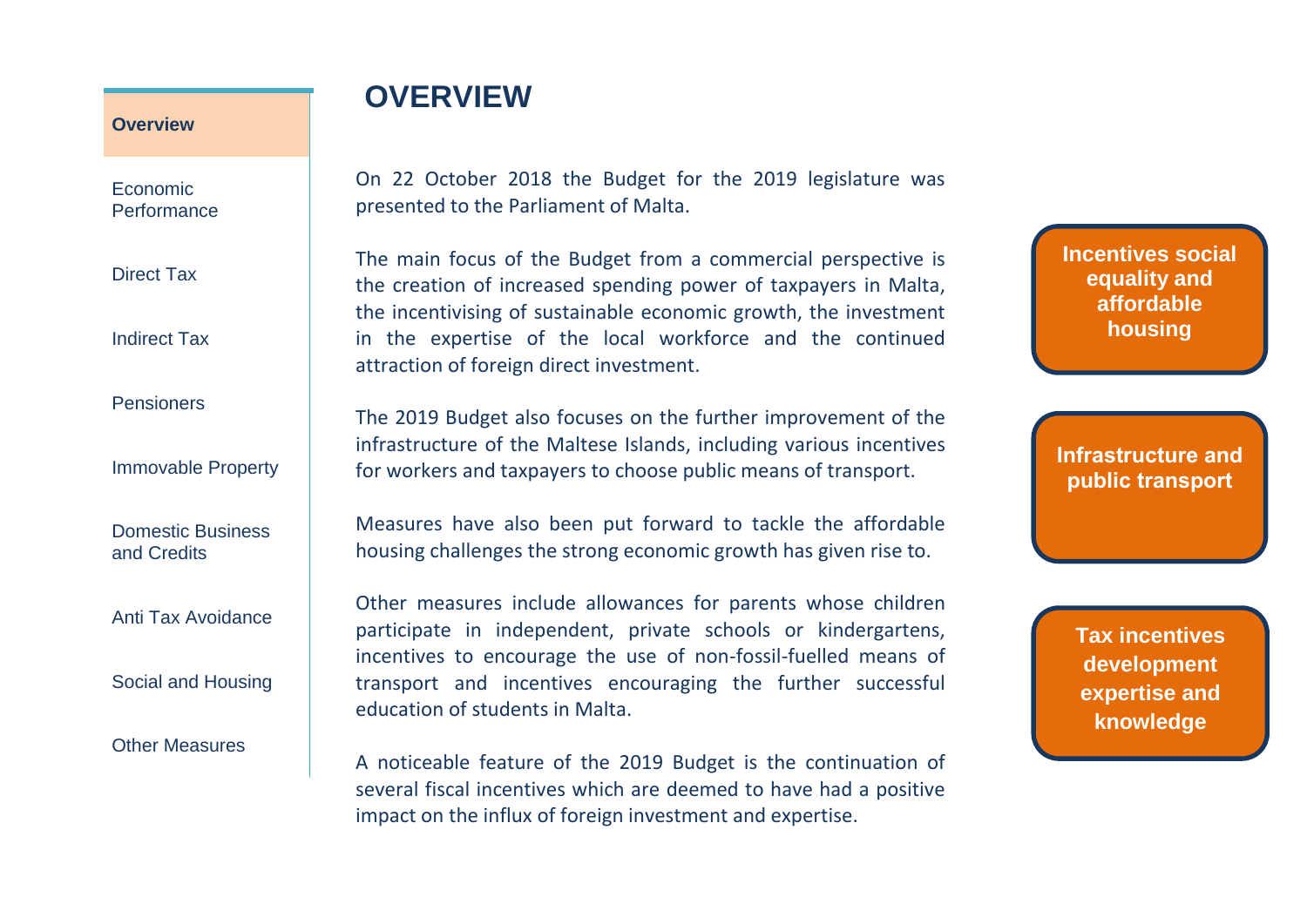### **ECONOMIC PERFORMANCE**

### **Overview**

### **Economic Performance**

Direct Tax

Indirect Tax

**Pensioners** 

Immovable Property

Domestic Business and Credits

Anti Tax Avoidance

#### Social and Housing

Other Measures

### **Gross Domestic Product and Budget Surplus**

GDP for 2018 is expected to amount to €12bn, which represents an increase of 7.7% in nominal terms and 5.3% in real terms.

The Minister reported an expected budget surplus of €16,6m for 2018. For 2019, the surplus is expected to be around €33m.

### **Inflation**

For September 2018, the inflation rate has been determined at 1.7%. In 2019, inflation is expected to reach a percentage of 1.9%.

### **Government Debt**

At the end of 2018, Government Debt is expected to be around 46.8% of the GDB. The GDP is expected to amount to €5.6bn for 2018.

### **Economic Growth**

An economic growth of 5.4% during the first half of 2018 has been reported.

### **Unemployment rate**

Malta registered an unemployment rate of less than 4% over 2017 and the first quarter of 2018. For 2018 up to 2020, the rate is expected to remain below the EU average at 4.1 to 4.3%.



**Inflation rate of 1.7% during 2018**

**Government debt 46.8% of GDP**

**€5.6bn actual tax revenue for 2018**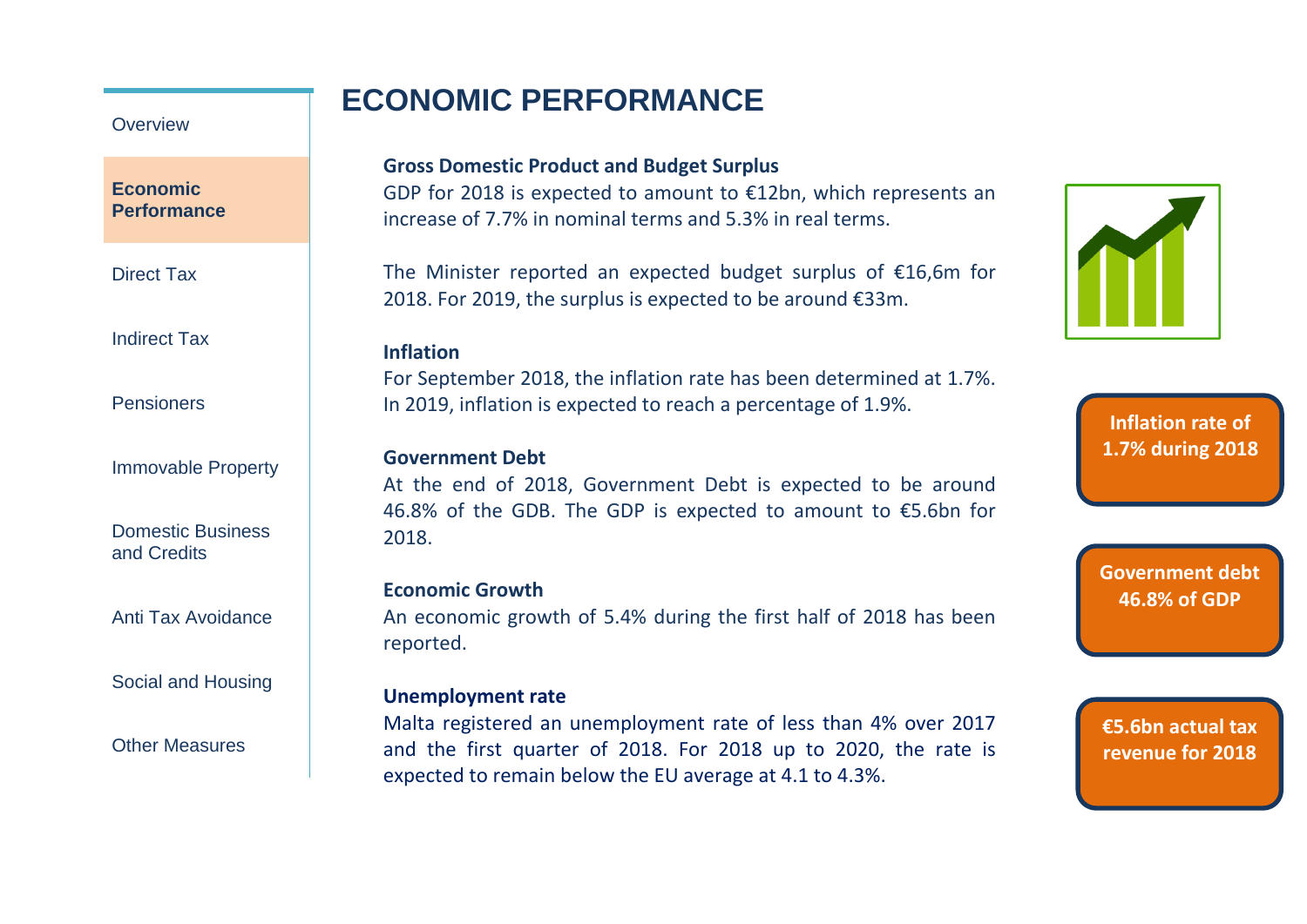Economic **Performance** 

**Direct Tax**

Indirect Tax

Pensioners

Immovable Property

Domestic Business and Credits

Anti Tax Avoidance

Social and Housing

Other Measures

# **DIRECT TAX**

- No new direct taxes or tariffs.
- As from 2019, parents of children attending independent schools can benefit from increased tax deductions of €300 per child. When a child is attending an independent kindergarten, primary school or secondary school, these deductions will be €1,600, €1,900 and €2,600 respectively.
- Extension of the scheme under which employers offering a minimum 3 year contract of work in Gozo will be given a rebate of up to 30% of the average salary of its employees up to a maximum of €6,000.
- Gozitans working in Malta shall be entitled to a subsidy.
- The tax refund of €40 to €68 for employees earning less than €60,000 will be maintained in 2019.
- Voluntary organisations with an annual income below €10,000 will be exempt from income tax, when registered with the Commissioner for Voluntary organisations.
- Employees qualifying as single taxpayers deriving an income from part time work which ranges between €9,100 and the minimum wage, will be exempt from income tax on this salary.



**No new direct taxes or tariffs**

**Employment incentives and grants**

**Increased tax Deductions**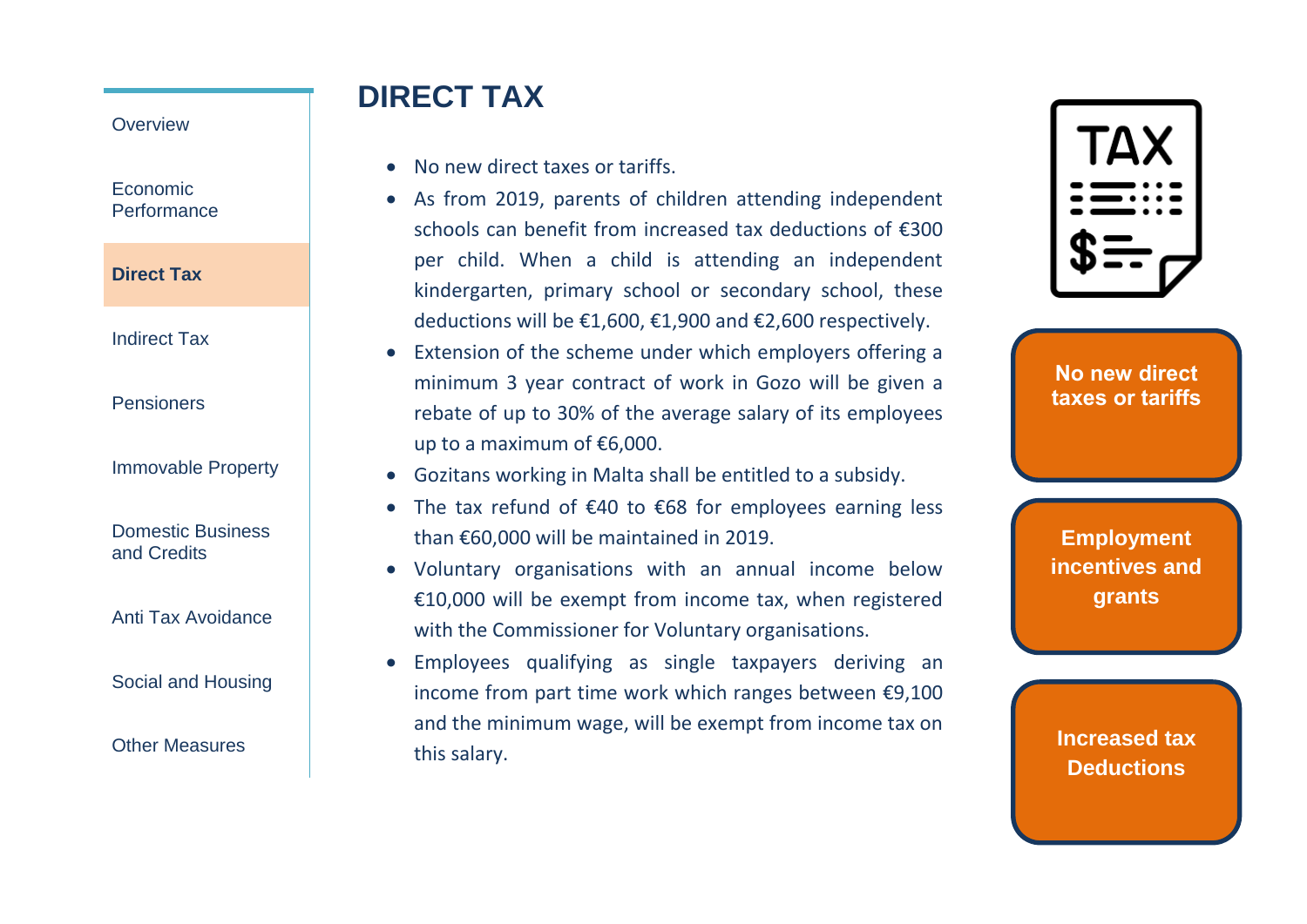Economic **Performance** 

Direct Tax

**Indirect Tax**

- Pensioners
- Immovable Property

Domestic Business and Credits

Anti Tax Avoidance

Social and Housing

Other Measures

## **INDIRECT TAX**

- E-books and other electronic publications will be brought under the 5% reduced VAT rate applicable to certain printed matter, subject to the condition that these electronic publications or e -books are not wholly or predominantly devoted to advertising or wholly or predominantly consist of audible music or video content.
- The VAT refund (equivalent to the VAT paid) on the purchase of musical instruments, has been extended to purchases of musical instruments outside Malta.
- Extension of the scheme whereby persons who purchase bicycles or pedelecs can apply to receive a full VAT refund .
- Extension of the grant of 15.25% of the purchase price of bicycles and electric bikes (pedelec bicycles). Companies purchasing these bicycles for rental purposes also benefit from this grant.
- The grant of up to €400 for the purchase of motorbikes, scooters and e -bikes will be further extended.
- VAT refund in 2019 of up to €70 for individuals installing a domestic reverse osmosis system for the purpose of water purification.
- The existing refund on wedding expenses will be increased with €250 to a maximum of €2,000.



**No changes in indirect tax rates**

**VAT refund for bicycles, motorcycles or pedelecs**

**Reduced VAT rate on e -books and instruments**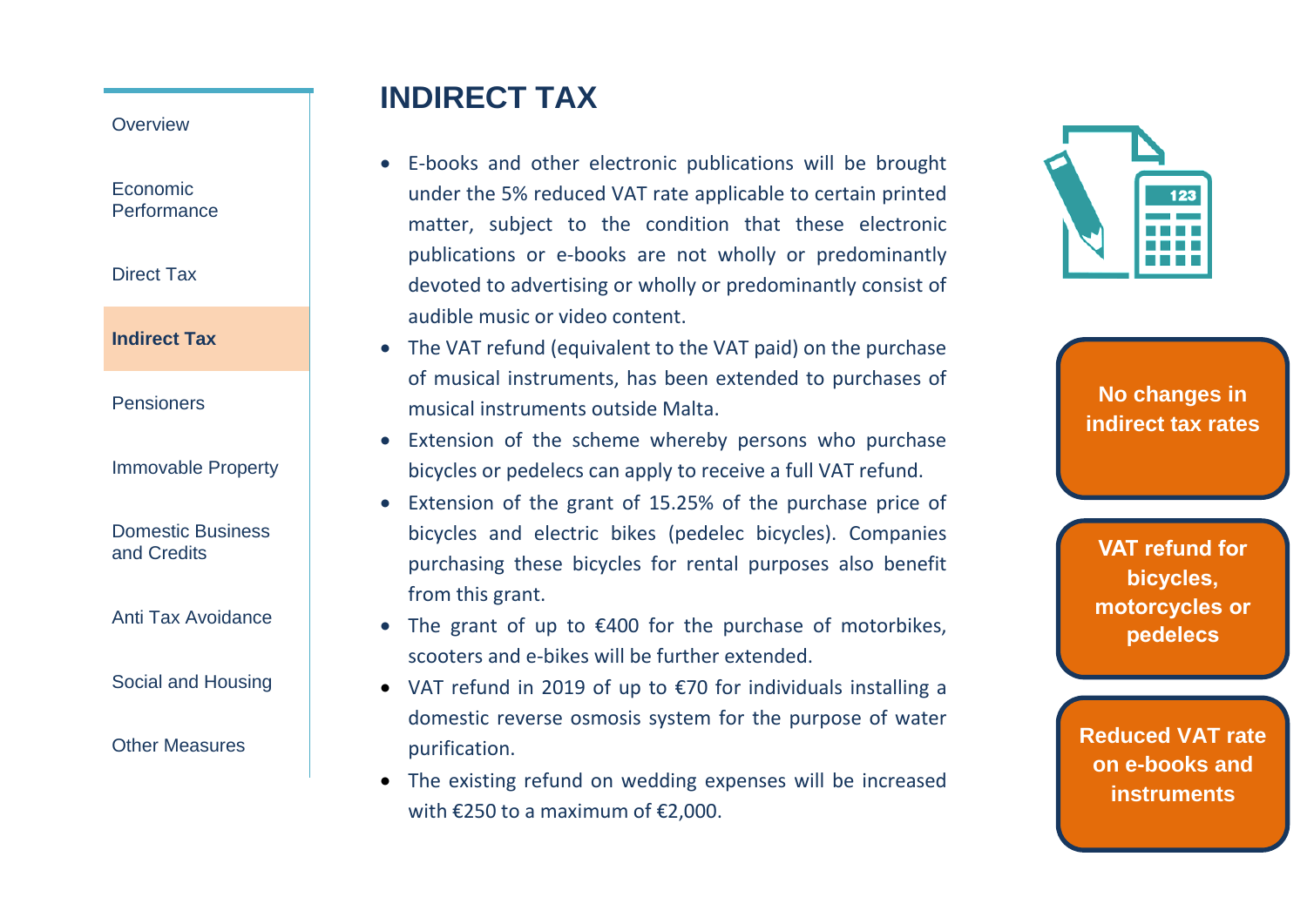Economic **Performance** 

Direct Tax

Indirect Tax

**Pensioners**

Immovable Property

Domestic Business and Credits

Anti Tax Avoidance

Social and Housing

Other Measures

## **PENSIONERS**

- An Increase in pensions is granted of  $\epsilon$ 2.17 per week, which is exclusive of the additional increase in the cost of living allowance of €2.33.
- The tax free bracket for pension income will be increased to 13,434. For married pensioners, this tax free bracket will be increased with €1,000 for other types of income.
- The annual grant of €300 made to individuals who reach the age of 75 years will be maintained in 2019, provided said individuals still reside in their residence.
- The existing Third Pillar Pension Schemes and Voluntary Occupation Pensions Scheme shall receive further incentives, such as an increase of tax credits from 15% to 25% of a qualifying contribution.
- Tax exemptions for third pillar pensions will be increased to €2,000.
- Increased pension allowances for those who postpone pension when reaching the age of 65 in private sector will be extended to employees working in the public sector.
- Government savings bonds similar to the *Savings Bonds* 62+ will be re-issued for a further year.



**↑ tax-free bracket pensions**

**Allowances for postponing pension**

**Pensioner Government Savings Bond**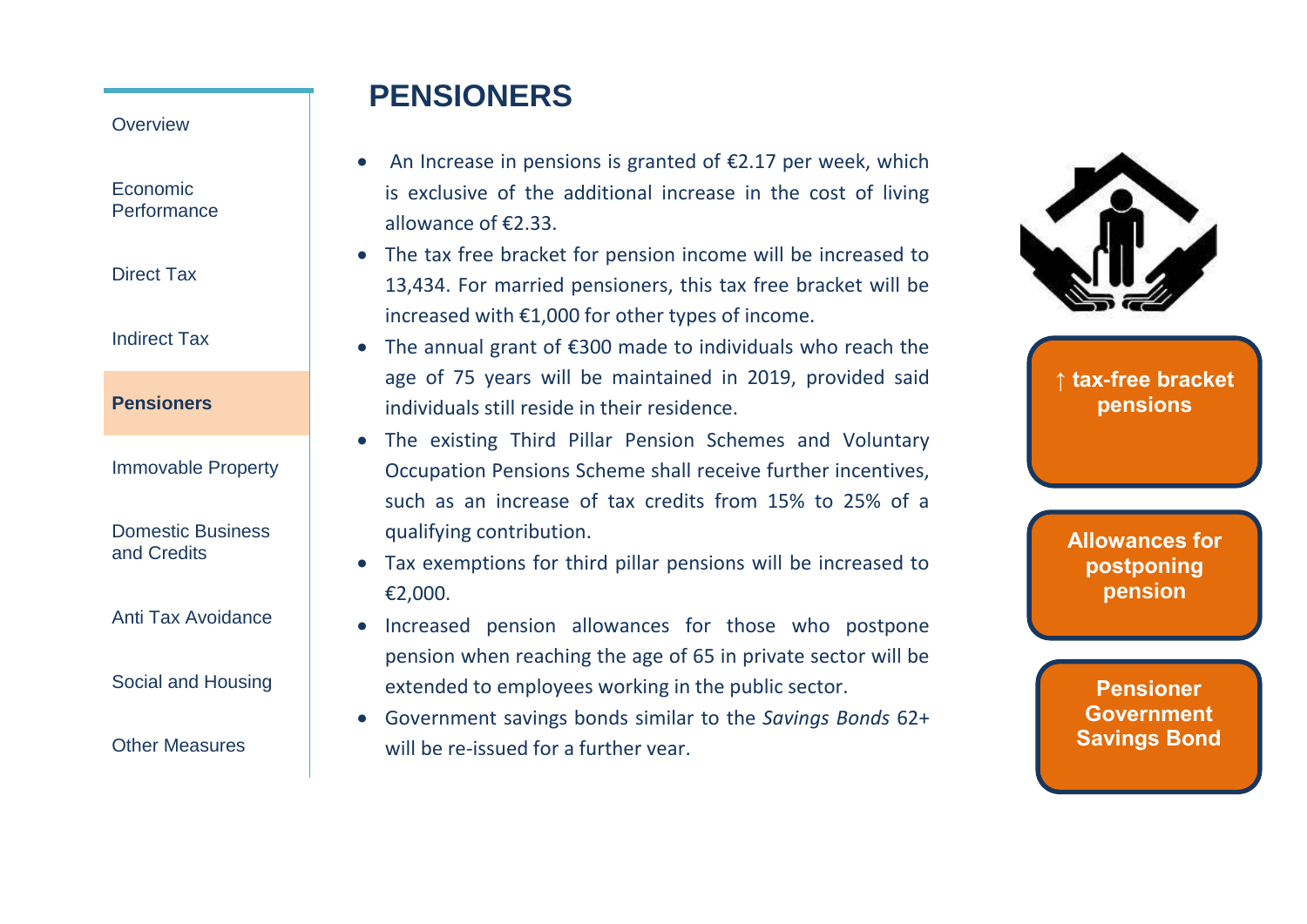Economic **Performance** 

Direct Tax

Indirect Tax

**Pensioners** 

### **Immovable Property**

Domestic Business and Credits

Anti Tax Avoidance

Social and Housing

Other Measures

### **IMMOVABLE PROPERTY**

- The First Time Buyers' scheme and the Second Time Buyers' scheme, under which individuals can benefit either from an exemption of stamp duty on the first €150,000 of the value of the property or a reduced stamp duty by means of a refund shall both be extended by another year.
- The reduction of stamp duty on the purchase of immovable property situated in an Urban Conservation Area to from 5% to 2.5% will be extended to 2019.
- Stamp duty on immovable property purchases in Gozo will once again be reduced from 5% to 2% for 2019.

**1 st and 2nd Time Buyers' Schemes**

> **Extension of stamp duty schemes**

**Equity sharing scheme & home equity release**

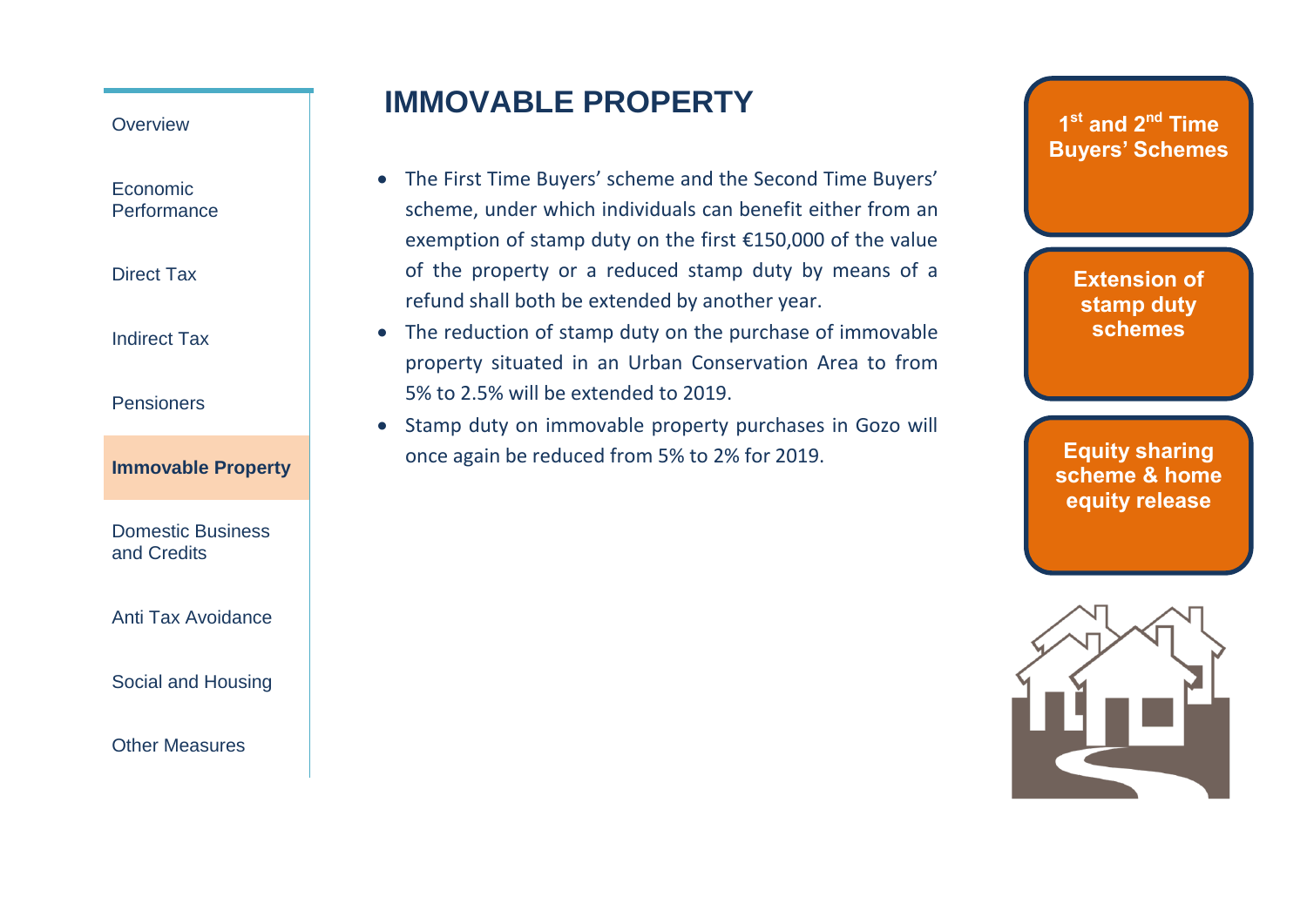Economic **Performance** 

Direct Tax

Indirect Tax

Pensioners

Immovable Property

**Domestic Business and Credits**

Anti Tax Avoidance

Social and Housing

Other Measures

# **DOMESTIC BUSINESS AND CREDITS**

- The Maltese Government shall focus on the establishment of the Malta Digital Innovation Authority and the introduction of a legal framework aimed at block chain and disruptive technologies such as Internet of Things and Artificial Intelligence.
- Malta is aiming to significantly contribute to the establishment of a tax system that is suitable and appropriate to meet the challenges and characteristics of a digitalised economy.
- In the context of Brexit, Malta Enterprise shall issue measures to support small and medium sized enterprises needing advisory services for their business in the United Kingdom.
- Malta wishes to update the Individual Investor Programme and the Malta Residency and Visa Programme to guarantee the competitiveness of these schemes on the European Market.
- A patent box in line with the EU Code of Conduct on Business taxation and the principles as set out by the OECD in their BEPS initiatives is to be introduced.
- Extension of reduced Duty from 5% to 1.5% on transfer of family business from parent to child for 2019.

| ٠<br>m |  |
|--------|--|

**Digital Economy and Fintech**

> **Individual Investor Programme**

**Introduction Patent Box**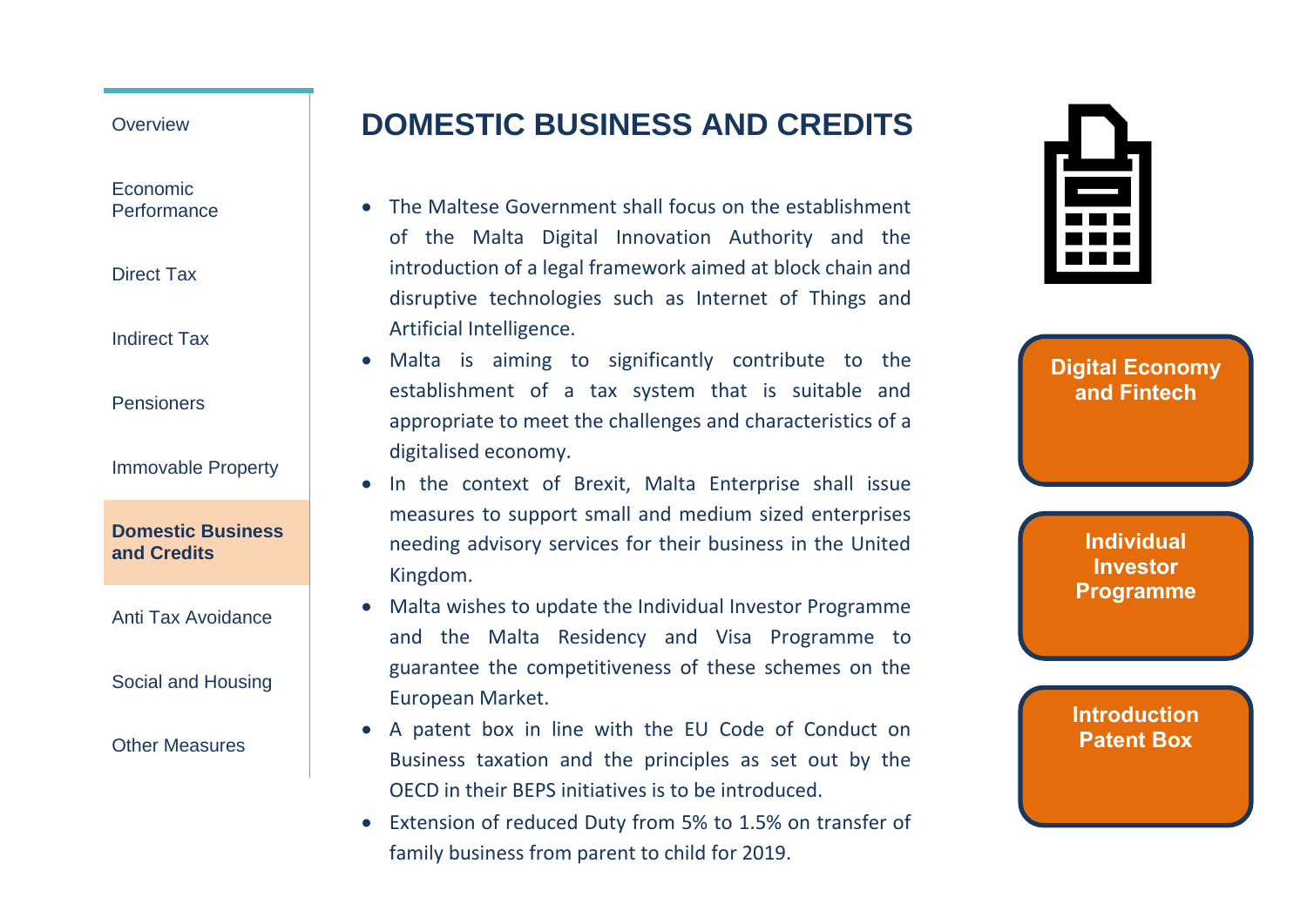Economic **Performance** 

Direct Tax

Indirect Tax

Pensioners

Immovable Property

Domestic Business and Credits

**Anti-Tax Avoidance**

Social and Housing

Other Measures

# **ANTI TAX AVOIDANCE MEASURES**

- A number of tax related anti-abuse measures, based on the Anti-Tax Avoidance Directive (ATAD) are being introduced.
- Interest limitation rules will limit the deductibility of borrowing costs to a certain level. The ATAD caps deductibility of interest expenses at 30% of a taxpayer's earnings before interest, tax, depreciation and amortisation (EBITDA). The limitation is not applicable where borrowing costs do not exceed €3M and will also not apply to financial undertakings.
- An exit tax rule will also be introduced in 2019 and shall apply when a company either changes its place of residence or decides to transfer its assets/business to a different tax jurisdiction. In such cases, the taxpayer shall become liable to be taxed at an amount equal to the market value of the transferred asset.
- The general anti avoidance provisions will serve as an extension to the GAAR already present in Maltese tax legislation. It aims to target artificial arrangements put in place for the main purpose of obtaining a tax advantage in conflict with the spirit of the law
- A CFC rule shall include in the tax base of a Maltese based company diverse types of income not distributed by a foreign based subsidiary or PE of this company and shall subject these profits to tax in Malta.

**Interest Deduction Limitation**

**Introduction of Exit Taxes**

**Extension of Current GAAR**

**Introduction of CFC Rules**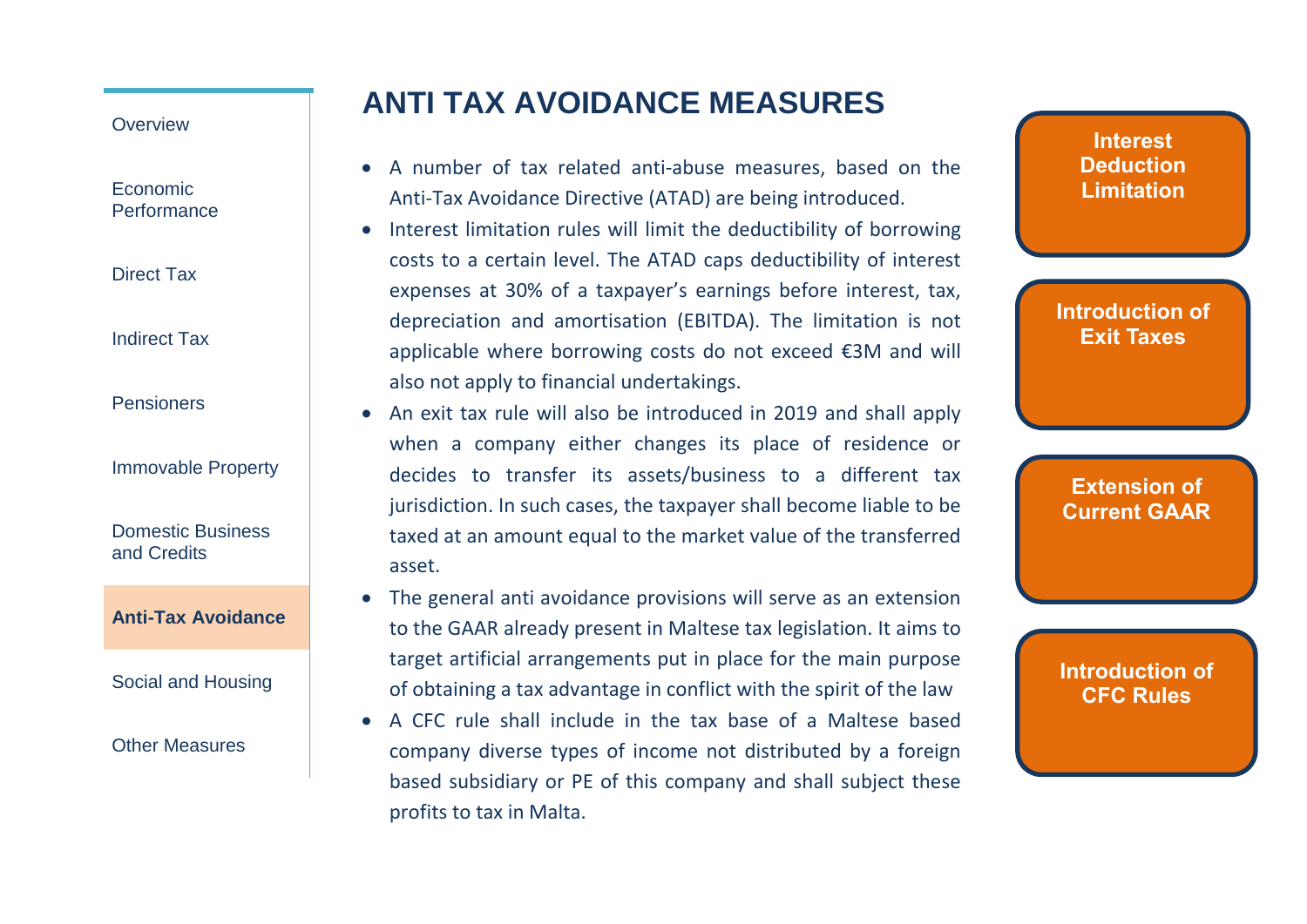Economic **Performance** 

Direct Tax

Indirect Tax

**Pensioners** 

Immovable Property

Domestic Business and Credits

Anti Tax Avoidance

**Social and Housing**

Other Measures

# **SOCIAL AND HOUSING INCENTIVES**

- The Malta Development Bank will offer new schemes and options to contribute further investment by SMES and investment in infrastructure projects.
- Families with an income lower than €20,000 will receive an increase in children's allowance of €96 per child.
- Employees earning minimum wage will benefit from a salary increase of €3 per week. Employees earning more than the minimum wage will benefit from a proportionate increase in salary.
- Currently, discussions are taking place concerning the introduction of lower tax rate applicable to immovable property that has been rented out for an affordable price for the seven years prior to the transfer of such property in a sale.
- An Equity Sharing scheme is being introduced, which will allow persons aged 40 and over, who seek to purchase a residential property to obtain a bank loan to cover maximum of half of the purchase price. Interest due on such a loan will be paid by the Government.
- Home Equity Release measures will be introduced for the purpose of improving the quality of life of pensioners, while at the same time allowing them to continue to reside in their residential property. The pensioners will receive a one-time payment or monthly instalments in exchange for the assignment of (a portion of) the right over the residential property.

**Reduced transfer tax incentive for affordable rent**

**Child allowance**

**Equity Sharing Scheme & Home Equity Release**